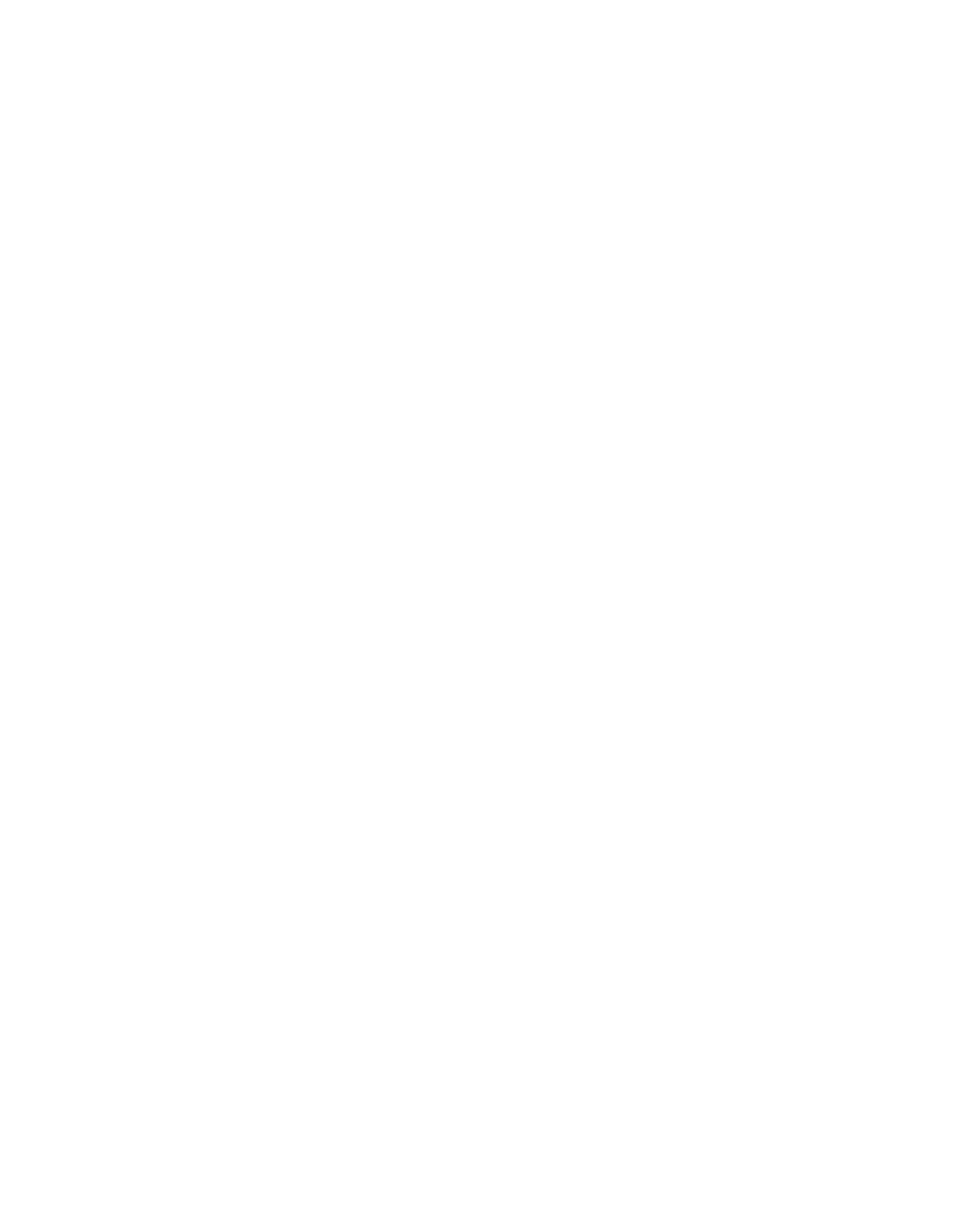Chairman Shimkus, Ranking Member Tonko, and Members of the Committee, I am pleased to provide updated information about the federal government's responsibilities and liabilities under the Nuclear Waste Policy Act of 1982 (NWPA) and the status and budgetary treatment of the Nuclear Waste Fund. Since CBO last testified on this topic five years ago, there have been a number of important developments.<sup>1</sup> I would like to highlight the following:

- Since 2010, the Administration has taken a variety of actions to terminate a project to build a geologic repository for nuclear waste at Yucca Mountain in Nevada—the only site where such waste is authorized to be stored under current law. Although agencies have continued activities related to licensing that facility, the Congress has since provided no new funding to the Department of Energy (DOE) to build it.
- Largely in response to such actions, the National Association of Regulatory Utility Commissioners and the Nuclear Energy Institute filed petitions with the U.S. Court of Appeals for the District of Columbia Circuit to end the federal government's collection of fees paid by nuclear power generators to cover the cost of disposing of civilian nuclear waste.
- In November 2013, that court effectively ordered DOE to suspend collection of annual fees from nuclear power generators. The court found that in DOE's most recent assessment of the adequacy of the fees to cover the lifetime costs of disposal, the department had failed to provide a legally justifiable basis for continuing to collect fees in the absence of an identifiable strategy for waste management. In May 2014, pursuant to the court's order, DOE stopped collecting disposal fees, which had previously totaled roughly \$750 million per year.
- DOE is more than 17 years behind schedule in its contractual obligations to remove and dispose of civilian nuclear waste, and it has already incurred significant liabilities for damages related to its partial breach of contracts with electric utilities.<sup>2</sup> The federal government has already paid \$5.3 billion in damages to electric utilities, and DOE estimates that its

remaining liabilities will total \$23.7 billion if legislation and sufficient appropriations are enacted that will enable it to begin to accept waste within the next 10 years. However, if the department's schedule is further delayed, the anticipated costs—which will be borne by taxpayers through spending from the Department of the Treasury's Judgment Fund—will climb.

- DOE is not currently receiving any appropriations to construct facilities for the geologic disposal of nuclear waste. But disposing of civilian nuclear waste will cost a substantial amount over many decades regardless of how the government meets that responsibility. Providing annual appropriations for disposal-related activities in the future would intensify competition for such funding, which, through fiscal year 2021, is subject to caps specified in the Budget Control Act of 2011 as amended by subsequent legislation.
- Because the federal budget records most income on a cash basis, the fees that utilities have already paid have been credited as offsets to federal spending in the years in which they were collected and thus helped to reduce deficits in those years. As a result, although such fees were authorized to be used for nuclear waste disposal, the unexpended balances of those fees cannot offset future appropriations for such activities in estimates of the budgetary effects of those appropriations.
- The amount of nuclear waste that has been generated already exceeds the statutory limit on the volume of waste that can be disposed of in the repository currently authorized by the Nuclear Waste Policy Act. Even if a repository is built at Yucca Mountain, a change in law will ultimately be required to authorize DOE to permanently dispose of all of the waste anticipated to be generated by existing nuclear power plants. Without such a change and without steps that will allow DOE to fulfill its contractual responsibilities to dispose of waste, taxpayers will continue to pay utilities—through settlements and claims awards—to keep storing substantial amounts of waste.

<sup>1.</sup> See statement for the record by Kim Cawley, Chief, Natural and Physical Resources Cost Estimates Unit, Congressional Budget Office, for the House Committee on the Budget, *The Federal Government's Responsibilities and Liabilities Under the Nuclear Waste Policy Act* (July 27, 2010), [www.cbo.gov/publication/21691.](https://www.cbo.gov/publication/21691)

<sup>2.</sup> DOE's failure to accept waste in accordance with a contractually specified schedule is considered a partial, rather than full, breach of contract. Although DOE remains behind schedule, it has not, at this point, fully breached its contractual obligations to permanently dispose of waste. The partial breach gives aggrieved parties a right to damages related to the delay but does not cause the contract to be cancelled.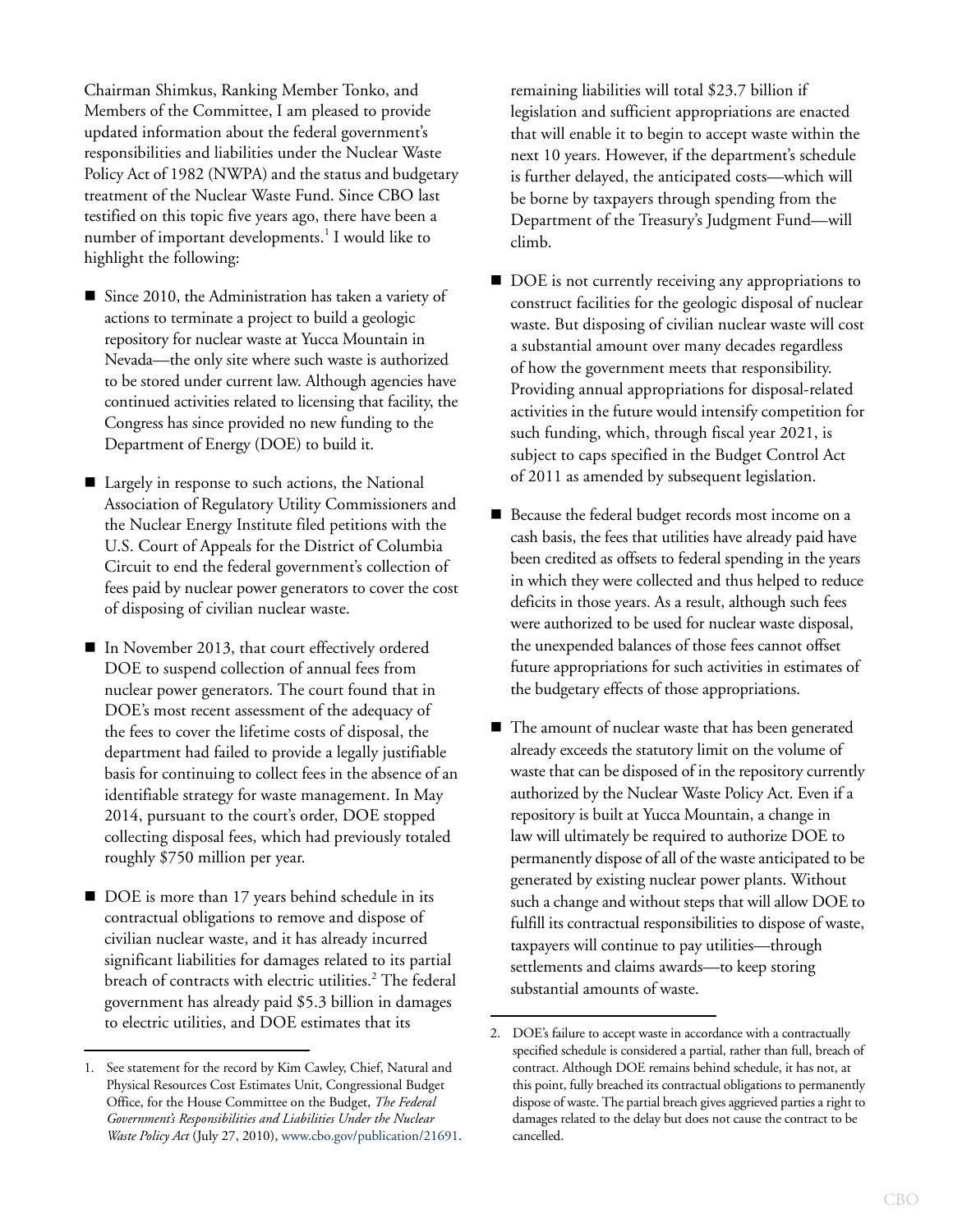## **The Federal Government's Responsibilities and Liabilities Under the Nuclear Waste Policy Act**

The NWPA requires the federal government to take possession of and permanently dispose of spent nuclear fuel generated at civilian nuclear reactors and to dispose of radioactive waste resulting from federal activities in manufacturing nuclear weapons. Under current law, the only solution that the government is authorized to pursue is to permanently dispose of waste at a geologic repository, and Yucca Mountain in Nevada is the only place where such a repository may be located.

Under the NWPA, the federal government, through DOE, faces substantial costs to establish a repository for the nation's nuclear waste. It has also incurred—and partially breached—contractual obligations to remove waste from existing civilian nuclear facilities. The government will also be responsible for disposing of waste from any new facilities built in the future.

Under contracts signed with electric utilities in accordance the NWPA, DOE was scheduled to start removing waste from storage sites at individual power plants for transport to a federal storage or disposal facility by 1998. After the federal government missed its 1998 contractual deadline to start collecting waste, electric utilities began—successfully—to sue the government for resulting damages, which are paid from the Treasury's Judgment Fund.

To date, 35 lawsuits have been settled, 33 cases have been resolved by final judgments, and 19 cases are still pending.<sup>3</sup> Because judicial claims for damages are made retrospectively, many more cases can be expected in the coming decades as utilities seek to recover the costs they have incurred for continuing to store nuclear waste long after they expected it to be removed and sent to a permanent disposal site.

Pursuant to the details of existing settlements and judgments, utilities have so far received \$5.3 billion in payments from the Judgment Fund to reimburse those costs that are due to DOE's partial breach of contracts. Such costs are unique to each nuclear power plant and depend on a number of factors, including the age and operating status of the plant as well as the size and configuration of the plant's space available for storing nuclear waste.

Estimates of federal liabilities related to DOE's partial breach of contractual obligations are uncertain and depend critically on when and how the department begins to accept waste and the number of years it takes to eliminate the backlog that will have accrued by that time. The sooner DOE begins to accept and dispose of waste, the sooner federal liabilities can be contained. As long as DOE remains behind schedule, taxpayers will continue to incur liabilities. In CBO's estimation, even if legislative changes proposed by the Administration are enacted and fully implemented and DOE begins to accept waste within the next 10 years, the department will face a backlog that would take more than 20 years to eliminate. During that time, liabilities will continue to accrue.

DOE currently estimates that if certain legislative changes and sufficient appropriations were enacted in the near future, the department could begin to accept waste within the next 10 years, and liabilities (including the \$5.3 billion that has already been paid) would ultimately total \$29 billion (in 2015 dollars).<sup>4</sup> It is not yet clear how the Administration's decision to terminate the Yucca Mountain repository will affect the federal government's liabilities to electric utilities. If DOE is found at some point to have fully breached its contractual commitments or if acceptance of the waste is further delayed, those liabilities could increase considerably.

According to the nuclear industry, civilian nuclear reactors have already produced more than 74,000 metric tons of nuclear waste—an amount that exceeds the limit specified in the NWPA on the amount of waste authorized to be disposed of in the repository. Ultimately, a change in law would be required to authorize DOE to permanently dispose of all of the waste anticipated to be generated by existing nuclear facilities, regardless of whether a repository is built at Yucca Mountain. Even if such legislation is enacted, federal liabilities will remain substantial, and the federal government will continue to make payments from the Judgment Fund to utilities for many years.

# **Financing the Costs of Disposing of Nuclear Waste**

The NWPA addressed how the disposal of spent nuclear fuel and defense-related waste was to be paid for. Under that act, the costs are to be borne by the parties that

<sup>3.</sup> Department of Energy, *Fiscal Year 2015 Agency Financial Report*, DOE/CF-0144 (November 2015),<http://go.usa.gov/cjftY>(5.31 MB). 4. Ibid.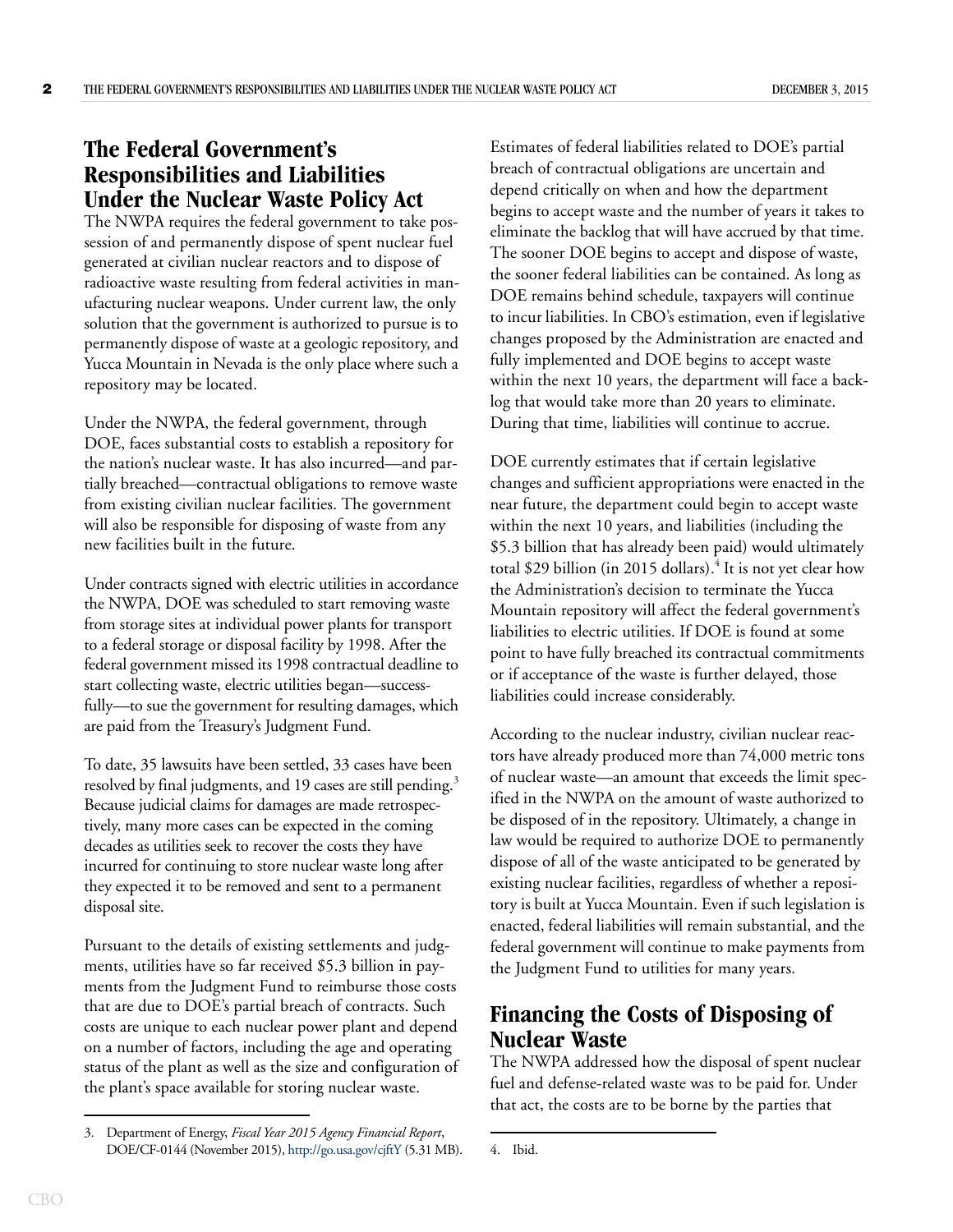generate nuclear waste. The law authorizes DOE to levy fees on the nuclear power industry to cover the costs for the waste it generates. The law also authorizes appropriations from the Treasury's general fund to pay for disposing of high-level radioactive waste generated by the nation's defense programs.

In 2008, DOE published an estimate of the costs including those for transportation and project management—associated with geological disposal of civilian and defense-related nuclear waste. At that time, Yucca Mountain was assumed to be the primary repository. In DOE's estimation, the project would cost about \$96 billion in 2007 dollars over a period of more than 100 years.<sup>5</sup> DOE has not published an updated estimate of the cost of completing a geologic repository for the nation's nuclear waste since then.

#### **Financing the Costs Associated With Civilian Nuclear Waste**

The NWPA established the Nuclear Waste Fund, an accounting mechanism in the federal budget that records cash flows associated with the civilian nuclear waste program. Such cash flows include fees paid by electric utilities and expenditures of amounts appropriated from the fund for programmatic purposes. In addition, because the NWPA authorizes the Secretary of the Treasury to invest the fund's unspent balances in nonmarketable Treasury securities, interest earnings attributable to such investments also accrue to the fund. Interest earnings are intragovernmental transfers and do not create net receipts to the federal government; however, such amounts add to the resources that the NWPA authorizes to be appropriated for the civilian waste disposal program.

Starting in 1983, the NWPA authorized DOE to charge electric utilities annual fees at a rate of 1 mil (0.1 cent) per kilowatt-hour of the electricity they sell that is generated by nuclear power plants. The act also required DOE to periodically review and, if necessary, adjust those fees to ensure that the Nuclear Waste Fund has sufficient resources (including interest) to pay for disposing of utilities' waste. The department did not adjust the 1 mil fee until 2014, when it did so in response to litigation that focused largely on DOE's January 2013 assessment of the

adequacy of the fees to cover the costs of disposal. Specifically, in November 2013, the U.S. Court of Appeals for the District of Columbia Circuit ordered DOE to reduce the 1 mil fee to zero, ruling that the department had failed to justify collection of the fee in the absence of an identifiable strategy for waste management. In May 2014, DOE finalized that adjustment and effectively stopped collecting the disposal fees, which had previously totaled about \$750 million annually.

In addition to the annual fees, the NWPA established onetime fees to cover the costs of disposing of waste that was generated before the law was enacted. DOE provided utilities with several options for paying that onetime charge, but several utilities have not yet paid the fee, and a significant amount remains uncollected. Receipts from the onetime fees that remain unpaid and that will become due once DOE begins to remove waste currently amount to about \$3.1 billion, DOE estimates.<sup>6</sup> Interest accrues on the balances due from those onetime fees until the utilities pay them to the government; therefore, when the fees are paid, the amounts deposited will probably be significantly greater than the current balances due.

From 1983 through the end of fiscal year 2015, a total of \$41.9 billion was credited to the Nuclear Waste Fund (see [Table 1](#page-5-0)). That amount includes \$21.6 billion in fees paid by the nuclear industry as well as \$20.3 billion from intragovernmental transfers of interest credited to the fund. The authority to spend amounts in the fund comes from annual appropriation acts. Cumulative expenditures from the fund during that period totaled about \$7.6 billion, mostly for analyses related to the waste disposal program and for DOE's initial design work on the Yucca Mountain facility. Since 2010, no appropriations have been provided for DOE's waste disposal program or the Yucca Mountain project, and less than \$40 million has been provided to the Nuclear Regulatory Commission (NRC) and other federal entities for ongoing activities related to nuclear waste disposal. DOE stopped collecting annual fees in May 2014, but intragovernmental transfers of interest continue to add significantly to the fund's balance. In 2015, interest credited to the fund totaled \$1.4 billion, bringing the fund's unspent balance to \$34.3 billion. CBO estimates that in 2016, less than \$50 million will be disbursed from the fund and \$1.5 billion in interest will be credited, bringing the fund's end-of-year balance to \$35.8 billion. 5. Department of Energy, Office of Civilian Radioactive Waste

Management, *Analysis of the Total System Life Cycle Cost of the Civilian Radioactive Waste Management Program, Fiscal Year 2007,* DOE/RW-0591 (July 2008), [http://go.usa.gov/cjmtG.](http://go.usa.gov/cjmtG)

<sup>6.</sup> Data supplied to the Congressional Budget Office in July 2010 by the Department of Energy.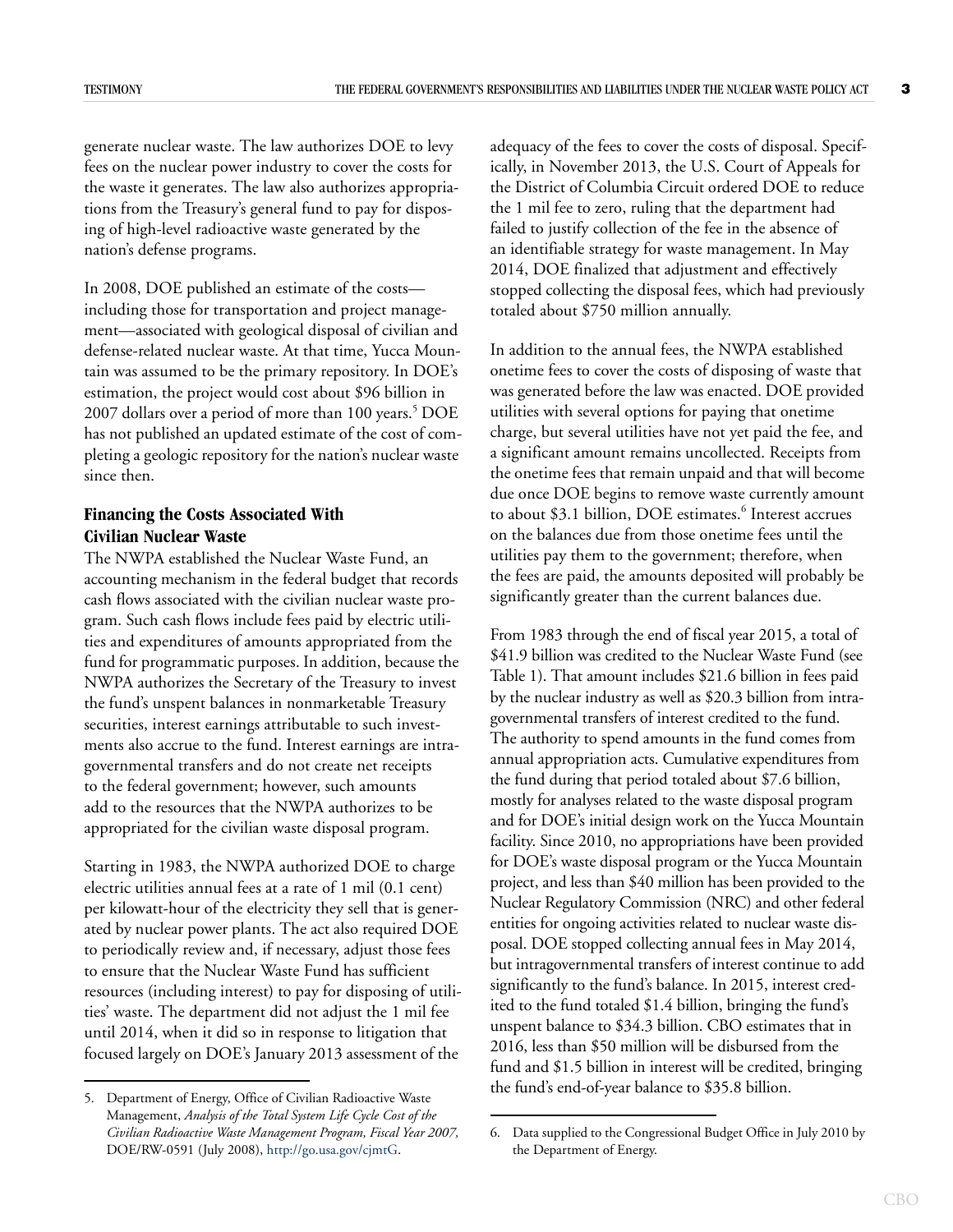#### <span id="page-5-0"></span>**Table 1.**

| Historical Cash Flows Related to Nuclear Waste Disposal |  |  |  |  |  |  |  |
|---------------------------------------------------------|--|--|--|--|--|--|--|
|---------------------------------------------------------|--|--|--|--|--|--|--|

| <b>Billions of Dollars</b>                             |                                 |                     |
|--------------------------------------------------------|---------------------------------|---------------------|
|                                                        | Cumulative Totals, 1983 to 2014 | <b>Actual, 2015</b> |
| Nuclear Waste Fund                                     |                                 |                     |
| Deposits                                               |                                 |                     |
| Annual fees                                            | 20.0                            | 0                   |
| One-time fees                                          | 1.6                             | 0                   |
| Subtotal                                               | 21.6                            | $\mathbf{0}$        |
| Interest credited <sup>a</sup>                         | 18.9                            | 1.4                 |
| Total                                                  | 40.5                            | 1.4                 |
| <b>Disbursements</b>                                   | $-7.6$                          | $^\star$            |
| <b>Balance</b>                                         | 32.9                            | 34.3                |
| Memorandum:                                            |                                 |                     |
| Spending From General Fund                             |                                 |                     |
| Outlays for defense-related activities                 | 3.7                             | $^\star$            |
| Outlays from Judgment Fund for contractual liabilities | 4.5                             | 0.8                 |

Source: Department of Energy.

Notes: Amounts are in nominal dollars.

 $* =$  less than \$50 million

a. Intragovernmental transfers from general revenues.

#### **Financing the Costs Associated With Defense-Related Nuclear Waste**

In addition to the amounts appropriated from the fees and interest credited to the Nuclear Waste Fund, the Congress has provided annual appropriations to the nuclear waste program to cover the costs that DOE estimates are related to the disposal of nuclear waste generated by federal defense programs. In 2008, DOE determined that about one-fifth of the total life-cycle costs of the waste disposal program were attributable to that endeavor and that the share of the program's total costs related to defense activities should be paid for with appropriations from the general fund of the Treasury (rather than from the Nuclear Waste Fund).<sup>7</sup> Between 1993 and 2010, the Congress provided about \$3.8 billion from the general fund for such costs. Lawmakers have not provided any new funding for the disposal of defense-related waste since 2010, when the Administration began taking steps to halt the Yucca Mountain project.

## **The Budgetary Impact of Activities Related to Nuclear Waste Management**

On the basis of underlying statutory provisions of the Nuclear Waste Policy Act, federal cash flows related to the nuclear waste program involve a combination of discretionary spending and mandatory spending. In CBO's baseline projections and legislative cost estimates, budgetary effects in those two categories are subject to different Congressional budget enforcement rules.

The Nuclear Waste Fund is an accounting mechanism that records cash flows associated with the civilian nuclear waste program. Under the NWPA, spending from the fund is not automatically triggered by the collection of fees or transfers of interest earnings but is instead controlled by annual appropriation acts; it is therefore considered discretionary spending. Funding related to the disposal of defense-related nuclear waste is also subject to annual appropriations.

In some cases, discretionary annual appropriations for certain activities may be at least partially offset by related fees. For example, annual appropriation acts that provide

<sup>7.</sup> Department of Energy, Office of Civilian Radioactive Waste Management, *Analysis of the Total System Life Cycle Cost of the Civilian Radioactive Waste Management Program, Fiscal Year 2007,* DOE/RW-0591 (July 2008), [http://go.usa.gov/cjmtG.](http://go.usa.gov/cjmtG)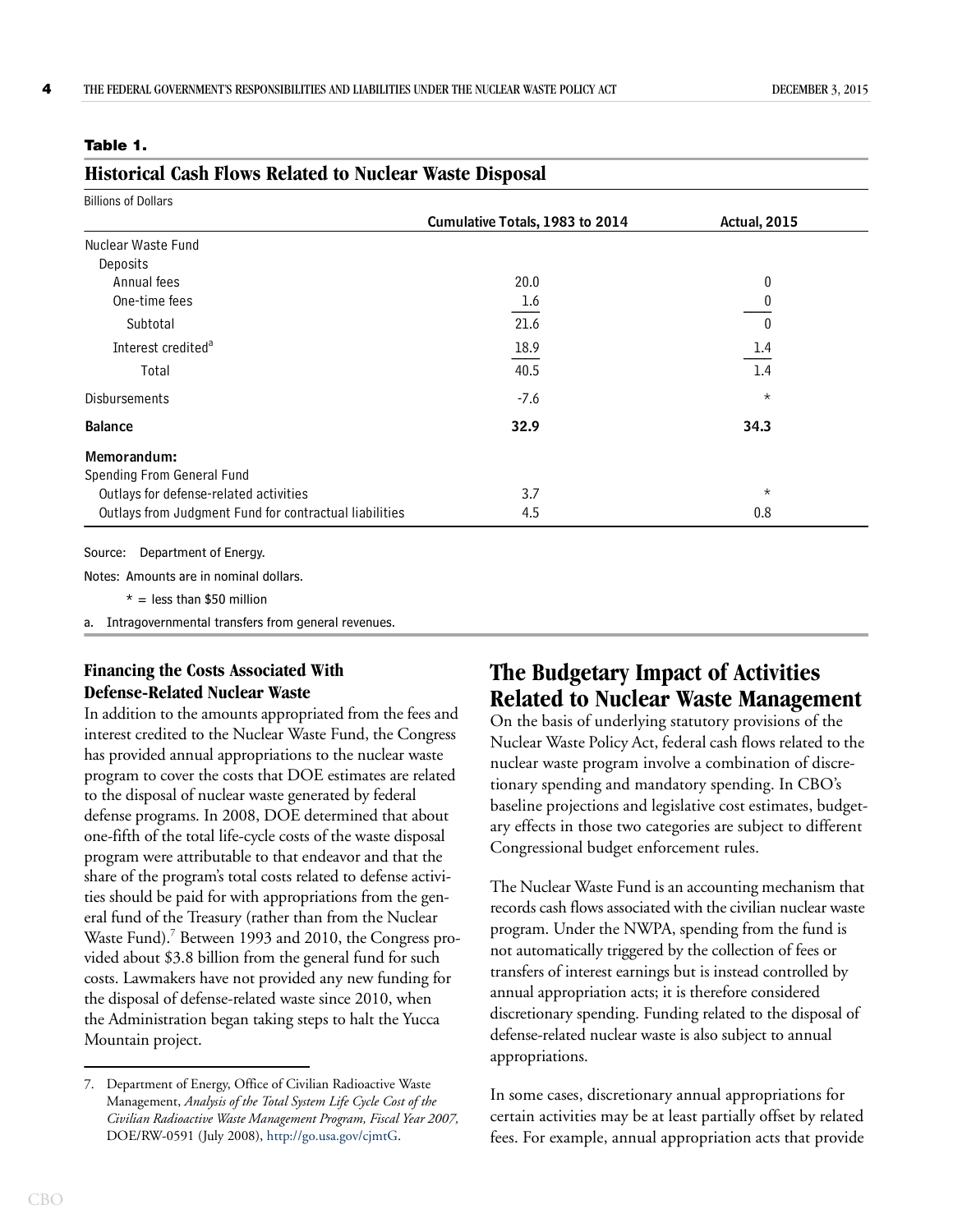funding for the NRC are credited with fees that the agency collects from regulated entities. In that particular case, the fees collected in any given year are formulaically based on the amount of funding provided; in that sense, the appropriation of funds to the agency effectively triggers the collection of resulting fees, which are therefore considered discretionary and help to offset the agency's gross appropriation.

Nuclear waste fees paid by electric utilities do not, however, offset annual discretionary appropriations; rather, they are credited against mandatory spending, which includes cash flows that are not subject to annual appropriation acts. Such fees are governed by statutory provisions of the NWPA and the terms of contracts with utilities that DOE entered into pursuant to that act. Likewise, ongoing spending for DOE's liabilities stemming from its partial breach of those contracts is classified as mandatory spending because the source of such spending—the Treasury's Judgment Fund—is governed by underlying law that provides permanent, indefinite budget authority for such payments.

#### **Historical Net Budgetary Impact of the Nuclear Waste Fund and Related Activities**

The federal budget operates largely on a cash basis—that is, receipts and expenditures are recorded in the year when they occur. In almost every year since the Nuclear Waste Fund was established, fees paid by electric utilities and credited to the fund have exceeded spending; in other words, in most years the net receipts credited to the fund helped to reduce the federal deficit. Since 1983, such net reductions have totaled \$14 billion—the cumulative difference between \$21.6 billion in fees and \$7.6 billion in spending from the fund. (Interest credited to the Nuclear Waste Fund represents intragovernmental transfers; such transactions do not create receipts to the government or directly affect the federal deficit, but they do increase the resources authorized to be used for the nuclear waste program.)

In addition to the \$14 billion in cumulative budget savings associated with the Nuclear Waste Fund over the 1983–2015 period, the budget has recorded some spending from the general fund—in particular, a total of \$9 billion in outlays for activities related to disposal of defense-related waste (\$3.7 billion) and for claims paid from the Judgment Fund (\$5.3 billion). Thus, taken as a whole, cash flows related to nuclear waste management since 1983 have, on net, reduced federal deficits by \$5 billion. CBO expects, however, that over the next

10 years, ongoing spending from the Judgment Fund for DOE's contractual liabilities will roughly equal that amount.

### **Projections of Receipts and Spending Related to the Nuclear Waste Fund**

CBO's baseline projections of nuclear waste fees reflect uncertainty about events that could transpire under current law. Utilities are not paying annual fees, and it is widely assumed that they are unlikely to resume paying fees in the absence of clear steps taken toward enabling DOE to begin to accept and dispose of waste. However, notwithstanding the court ruling that required DOE to reduce annual fees to zero, the NWPA provides a mechanism for DOE to reinstate the fees if it can demonstrate—through a new assessment of the adequacy of such fees—that additional collections are warranted to cover the costs of implementing a legally justifiable waste management strategy. Given that possibility—that the Administration could pursue actions, under current law, to reinstate annual fees—CBO's baseline follows the agency's usual practices for projecting spending and receipts related to activities involving uncertain administrative actions. Specifically, CBO estimates the total amounts that would be collected if fees were fully reinstated and includes 50 percent of those amounts in its baseline. Thus, CBO's baseline includes \$385 million annually in nuclear waste fees—roughly half the amount that had been collected before utilities ceased payments. The Administration follows similar procedures in preparing baseline projections of nuclear waste fees.<sup>8</sup>

Under current law, no spending is occurring for permanent geologic disposal as authorized under the NWPA. However, CBO's projections of mandatory spending include significant amounts of spending for continued on-site storage of waste at civilian nuclear facilities—in the form of payments from the Judgment Fund related to DOE's contractual liabilities. Because of the timing lag between when such liabilities are incurred and damages are eventually paid, CBO expects that most of the anticipated nuclear waste-related spending from the Judgment Fund over the next 10 years—which CBO estimates will total about \$5 billion—is attributable to liabilities that DOE has either already incurred or cannot avoid. As a result, CBO expects that it would be very difficult for

<sup>8.</sup> See Office of Management and Budget, *Budget of the U.S. Government, Fiscal Year 2016: Appendix* (February 2015), p. 417, [www.whitehouse.gov/omb/budget/Appendix.](https://www.whitehouse.gov/omb/budget/Appendix)